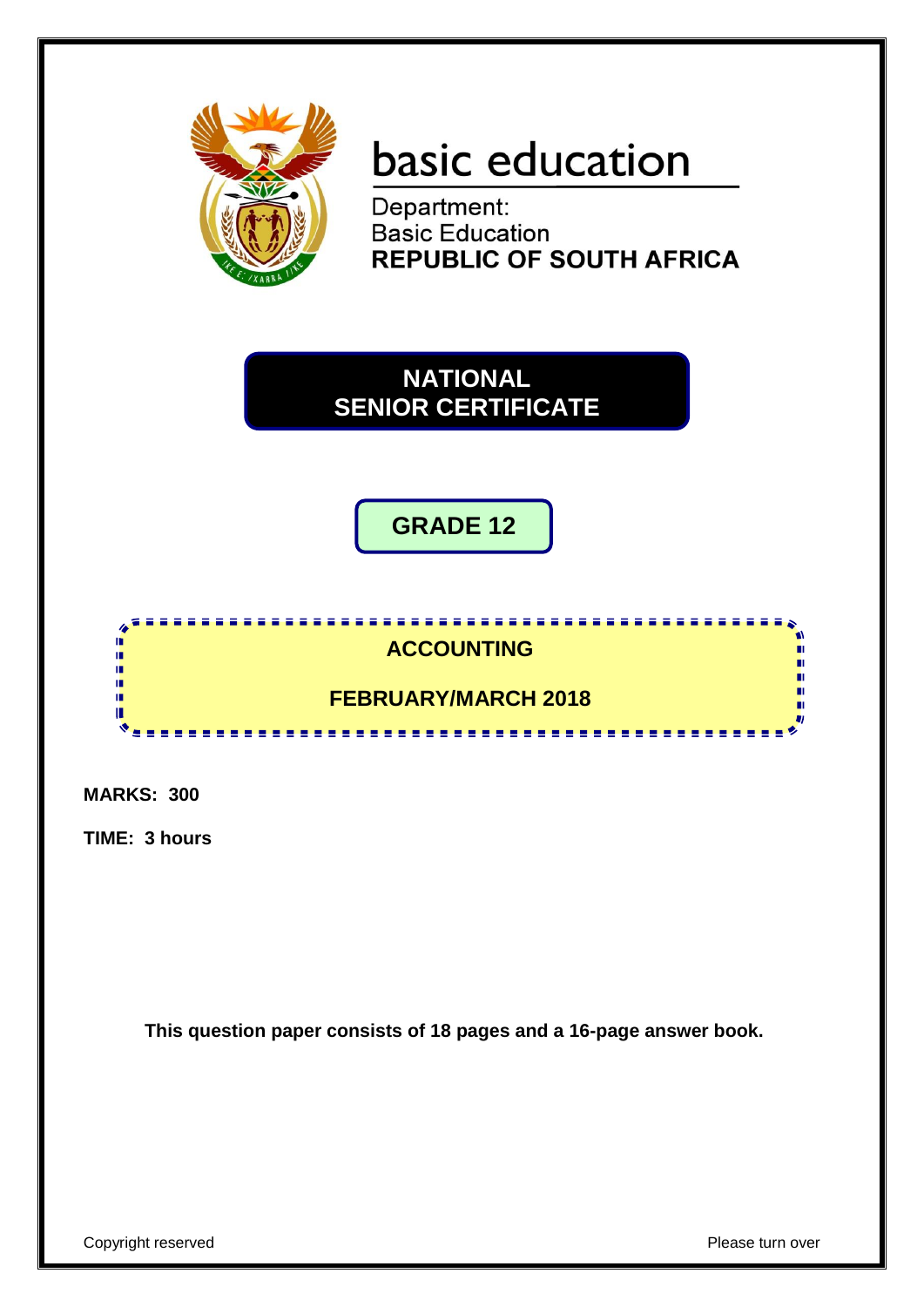# **INSTRUCTIONS AND INFORMATION**

Read the following instructions carefully and follow them precisely.

- 1. Answer ALL the questions.
- 2. A special ANSWER BOOK is provided in which to answer ALL the questions.
- 3. Show ALL workings to earn part-marks.
- 4. You may use a non-programmable calculator.
- 5. You may use a dark pencil or blue/black ink to answer the questions.
- 6. Where applicable, show all calculations to ONE decimal point.
- 7. Write neatly and legibly.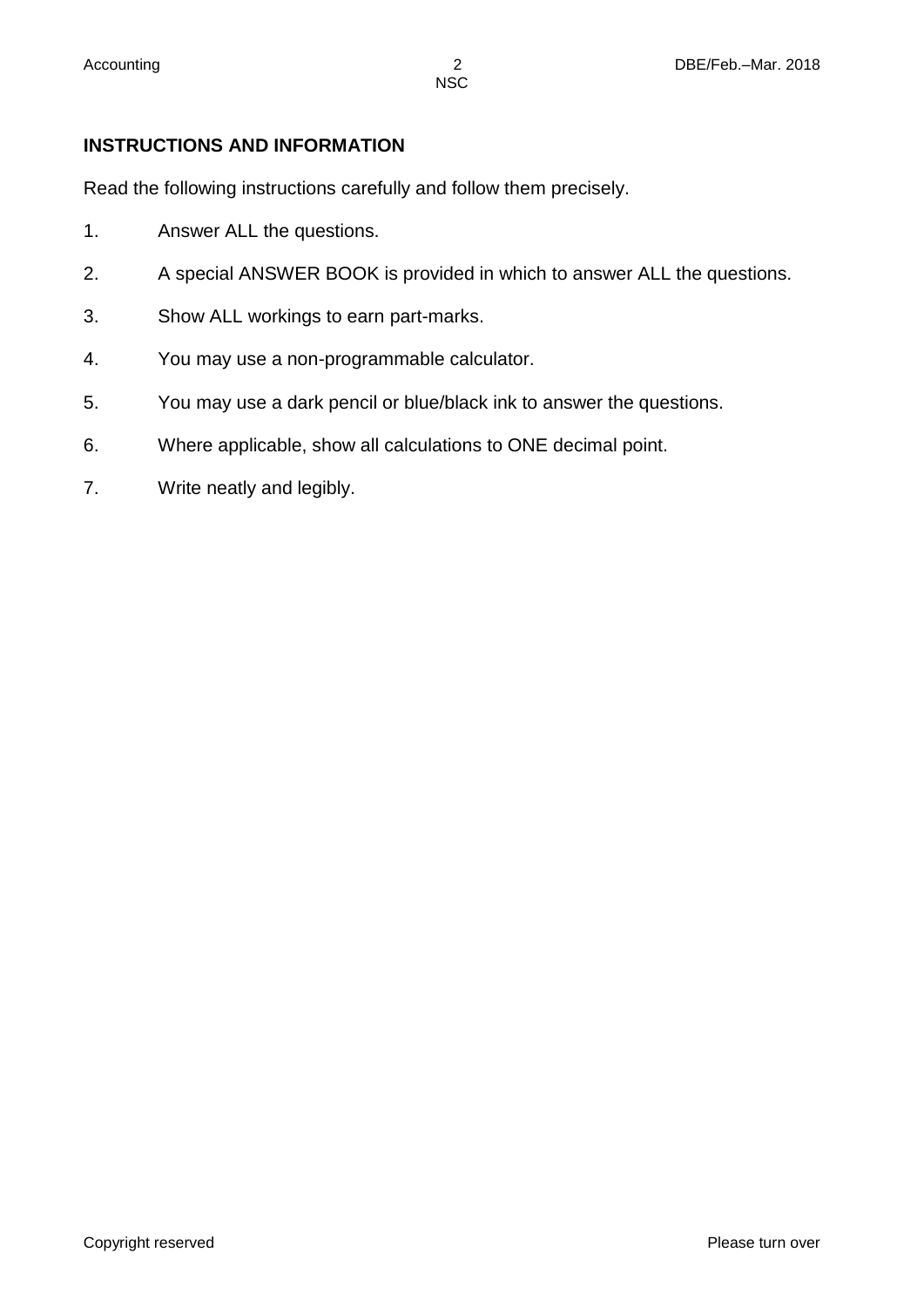8. Use the information in the table below as a guide when answering the question paper. Try NOT to deviate from it.

| QUESTION 1: 40 marks; 25 minutes          |                             |  |  |
|-------------------------------------------|-----------------------------|--|--|
| Topic:                                    | This question integrates:   |  |  |
|                                           | <b>Financial accounting</b> |  |  |
|                                           | Debtors' reconciliation     |  |  |
| Debtors' Reconciliation and<br><b>VAT</b> | VAT calculations            |  |  |
|                                           | <b>Managing resources</b>   |  |  |
|                                           | Internal control and ethics |  |  |

| QUESTION 2: 35 marks; 20 minutes                   |                                                                                              |  |  |
|----------------------------------------------------|----------------------------------------------------------------------------------------------|--|--|
| This question integrates:<br>Topic:                |                                                                                              |  |  |
| Inventory Valuation and<br><b>Internal Control</b> | <b>Managing resources</b><br>FIFO and weighted-average valuation methods<br>Internal control |  |  |

| QUESTION 3: 45 marks; 25 minutes    |                                  |  |  |
|-------------------------------------|----------------------------------|--|--|
| This question integrates:<br>Topic: |                                  |  |  |
| Manufacturing                       | <b>Managerial accounting</b>     |  |  |
|                                     | <b>Production Cost Statement</b> |  |  |
|                                     | Break-even analysis              |  |  |
|                                     | <b>Managing resources</b>        |  |  |
|                                     | Internal control                 |  |  |

| QUESTION 4: 65 marks; 40 minutes                |                                                                                                                         |  |  |  |
|-------------------------------------------------|-------------------------------------------------------------------------------------------------------------------------|--|--|--|
| This question integrates:<br>Topic:             |                                                                                                                         |  |  |  |
| <b>Balance Sheet and</b><br><b>Audit Report</b> | <b>Financial accounting</b><br>Concepts<br><b>Balance Sheet and notes</b><br><b>Managing resources</b><br>Audit process |  |  |  |

| <b>QUESTION 5: 70 marks; 45 minutes</b>       |                                         |  |  |
|-----------------------------------------------|-----------------------------------------|--|--|
| Topic:                                        | This question integrates:               |  |  |
| Fixed Assets, Cash Flow and<br>Interpretation | <b>Financial accounting</b>             |  |  |
|                                               | <b>Cash Flow Statement</b>              |  |  |
|                                               | Interpretation of financial information |  |  |
|                                               | <b>Managing resources</b>               |  |  |
|                                               | <b>Fixed assets</b>                     |  |  |

| QUESTION 6: 45 marks; 25 minutes  |                                         |  |  |
|-----------------------------------|-----------------------------------------|--|--|
| Topic:                            | This question integrates:               |  |  |
|                                   | <b>Managerial accounting</b>            |  |  |
|                                   | Calculations                            |  |  |
| <b>Projected Income Statement</b> | Interpretation of budgetary information |  |  |
|                                   | <b>Managing resources</b>               |  |  |
|                                   | Internal control processes              |  |  |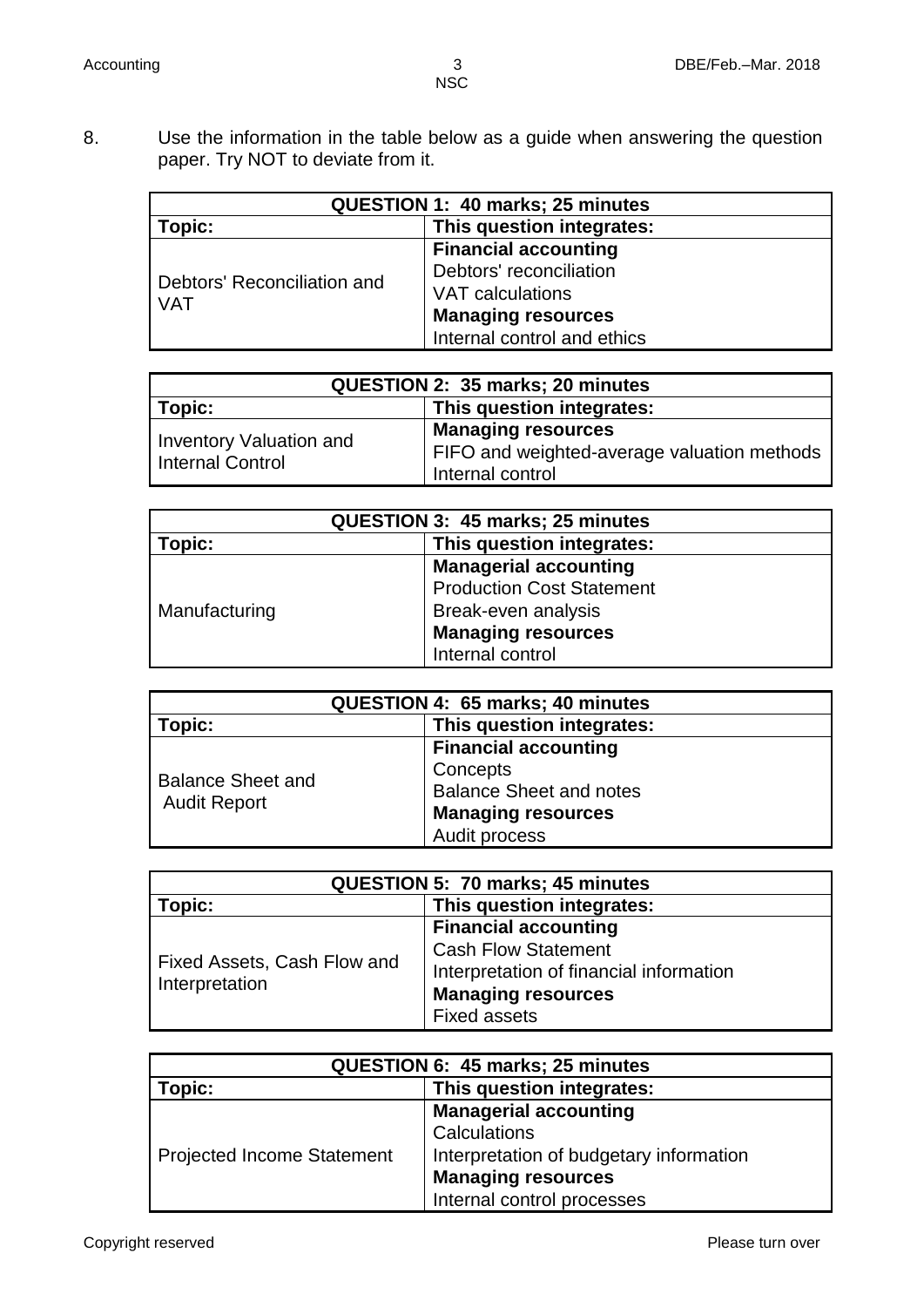# **QUESTION 1: DEBTORS' RECONCILIATION AND VAT (40 marks; 25 minutes)**

### 1.1 **DEBTORS' AGE ANALYSIS**

The information below relates to Witbank Hardware.

#### **REQUIRED:**

- 1.1.1 Explain why the debtors' age analysis is considered to be an effective internal control measure. State ONE point. (2)
- 1.1.2 Explain TWO different problems highlighted by the debtors' age analysis. In EACH case, provide the name of a debtor and figure(s). (6)

#### **INFORMATION:**

**A.** Debtors are granted 30 days to settle their accounts.

#### **B. Debtors' age analysis on 31 October 2017:**

| <b>DEBTORS</b> | <b>CREDIT</b><br><b>LIMIT</b> | <b>AMOUNT</b><br><b>OWING</b> | <b>CURRENT</b><br><b>MONTH</b> | 30<br><b>DAYS</b> | 60<br><b>DAYS</b> | 90<br><b>DAYS</b> |
|----------------|-------------------------------|-------------------------------|--------------------------------|-------------------|-------------------|-------------------|
| Z Zulu         | 6 0 0 0                       | 5 0 0 0                       | 2 100                          | 2 9 0 0           |                   |                   |
| P Botha        | 3500                          | 4 200                         | 3800                           | 400               |                   |                   |
| M Valley       | 7 0 0 0                       | 1 450                         | 500                            |                   |                   | 950               |
| S Walker       | 13 000                        | 12 500                        | 1 000                          | 3 0 0 0           | 4 500             | 4 0 0 0           |
| O Klein        | 3 0 0 0                       | 3 0 0 0                       | 1 900                          |                   | 1 100             |                   |
|                |                               | 26 150                        | 9 3 0 0                        | 6 300             | 5 600             | 4 9 5 0           |
|                |                               | 100%                          | 36%                            | 24%               | 21%               | 19%               |

#### 1.2 **DEBTORS' RECONCILIATION**

Information from the records of Amber Traders for November 2017 is presented. Some errors and omissions were noted. See information B.

#### **REQUIRED:**

1.2.1 Calculate the correct Debtors' Control Balance on 30 November 2017. Show figures and indicate '+', '–' or 'No change' at EACH adjustment. (7)

1.2.2 Calculate the correct total of the debtors' list on 30 November 2017. (10)

#### **INFORMATION:**

#### **A. Balances on 30 November 2017 before errors and omissions:**

- (i) Debtors' Control, R25 700
- (ii) Debtors' list:

|                   | <b>DEBIT</b>        | <b>CREDIT</b>      |
|-------------------|---------------------|--------------------|
| L Nkosi           | R5 700              |                    |
| S Muller          | R <sub>11</sub> 100 |                    |
| M Welthagen       |                     | R <sub>1</sub> 900 |
| <b>B</b> Sandleni | R <sub>15</sub> 900 |                    |
|                   | R32 700             | R <sub>1</sub> 900 |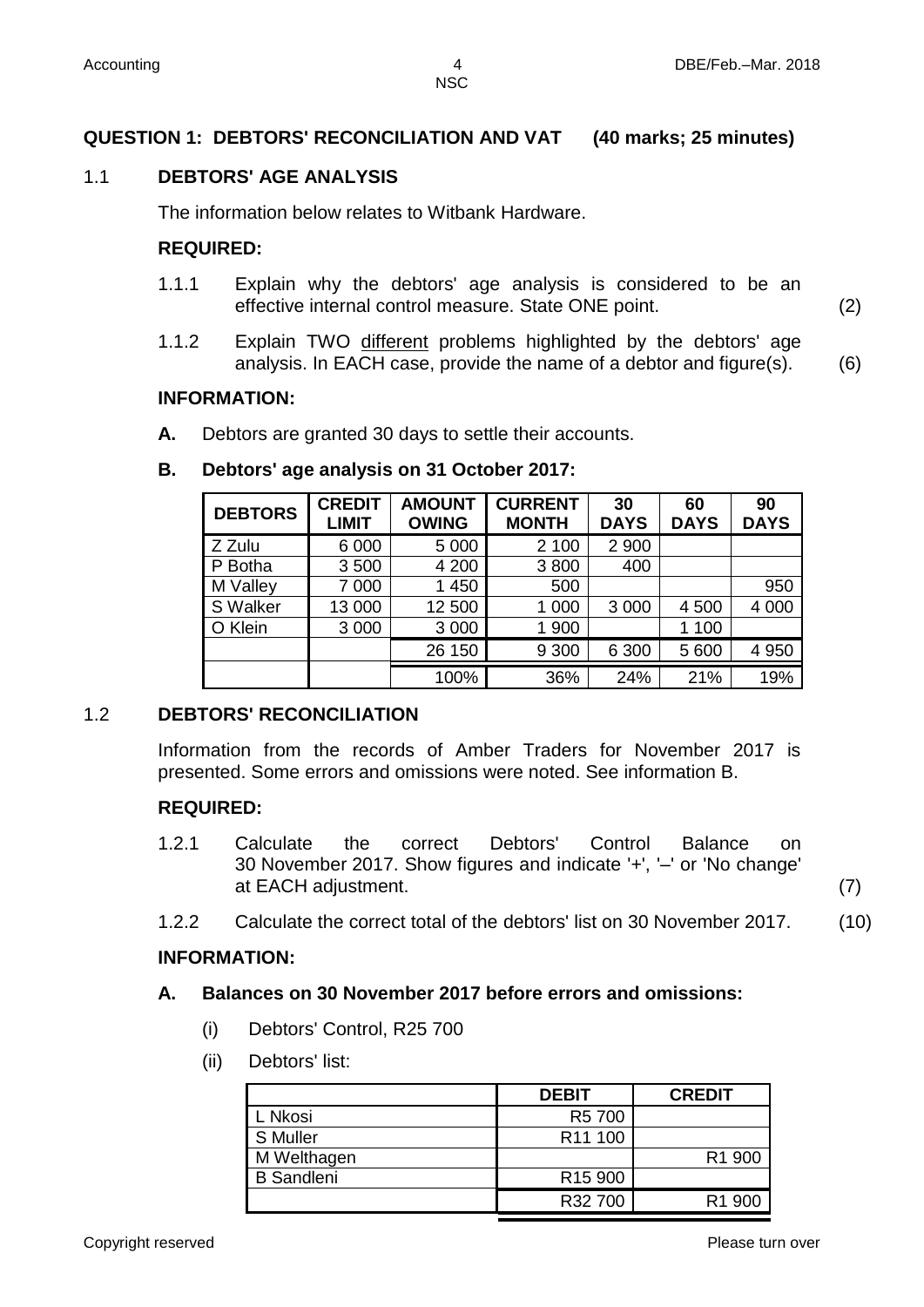# **B. Errors and omissions:**

- (i) The total of the Debtors' Journal was undercast by R2 700.
- (ii) Interest of R350 must be charged on the overdue account of S Muller.
- (iii) An amount of R3 100 received from L Nkosi was incorrectly recorded as R1 300 in the Cash Receipts Journal and posted as such to the General Ledger and the Debtors' Ledger.
- (iv) Trading stock returned by B Sandleni was posted to the wrong side of his Debtors' Ledger Account, R1 200.
- (v) No entry was made for a credit sales invoice issued to M Welthagen, R1 500.

# 1.3 **VAT**

The information relates to Aqua Stores for the VAT period ended 31 July 2017. The business is owned by Nomvula Sithole. All goods sold are subject to 14% VAT.

# **REQUIRED:**

1.3.1 Calculate the VAT amount that is either receivable from or payable to SARS on 31 July 2017. (11)

1.3.2 Nomvula has ordered goods with a marked price of R35 000 from Beta Suppliers.

> The sales director of Beta Suppliers, Jim Frow, has offered to sell these goods to Nomvula for R15 000, provided that they do not have to issue an invoice.

Comment on the offer made by Jim. State TWO points. (4)

# **INFORMATION:**

**A.** Amount owed by SARS on 1 July 2017, R27 200.

### **B. Amounts from the Journals on 31 July 2017:**

| <b>DETAILS</b>            | <b>EXCLUDING</b><br>VAT | <b>VAT</b><br><b>AMOUNT</b> | <b>INCLUDING</b><br>VAT |
|---------------------------|-------------------------|-----------------------------|-------------------------|
| <b>Total sales</b>        | R495 000                | R69 300                     | R564 300                |
| Purchases of stock        | 159 000                 | 22 260                      | 181 260                 |
| Stock returned by debtors | 15 000                  | ◠                           | 17 100                  |
| Bad debts                 | ◠                       | ົ                           | 34 200                  |

- **C.** The following transactions were not taken into account:
	- Stock taken by the owner, cost price R9 000 (excluding VAT).
	- VAT on discount received from suppliers. Total discount received amounted to R33 630.

**40**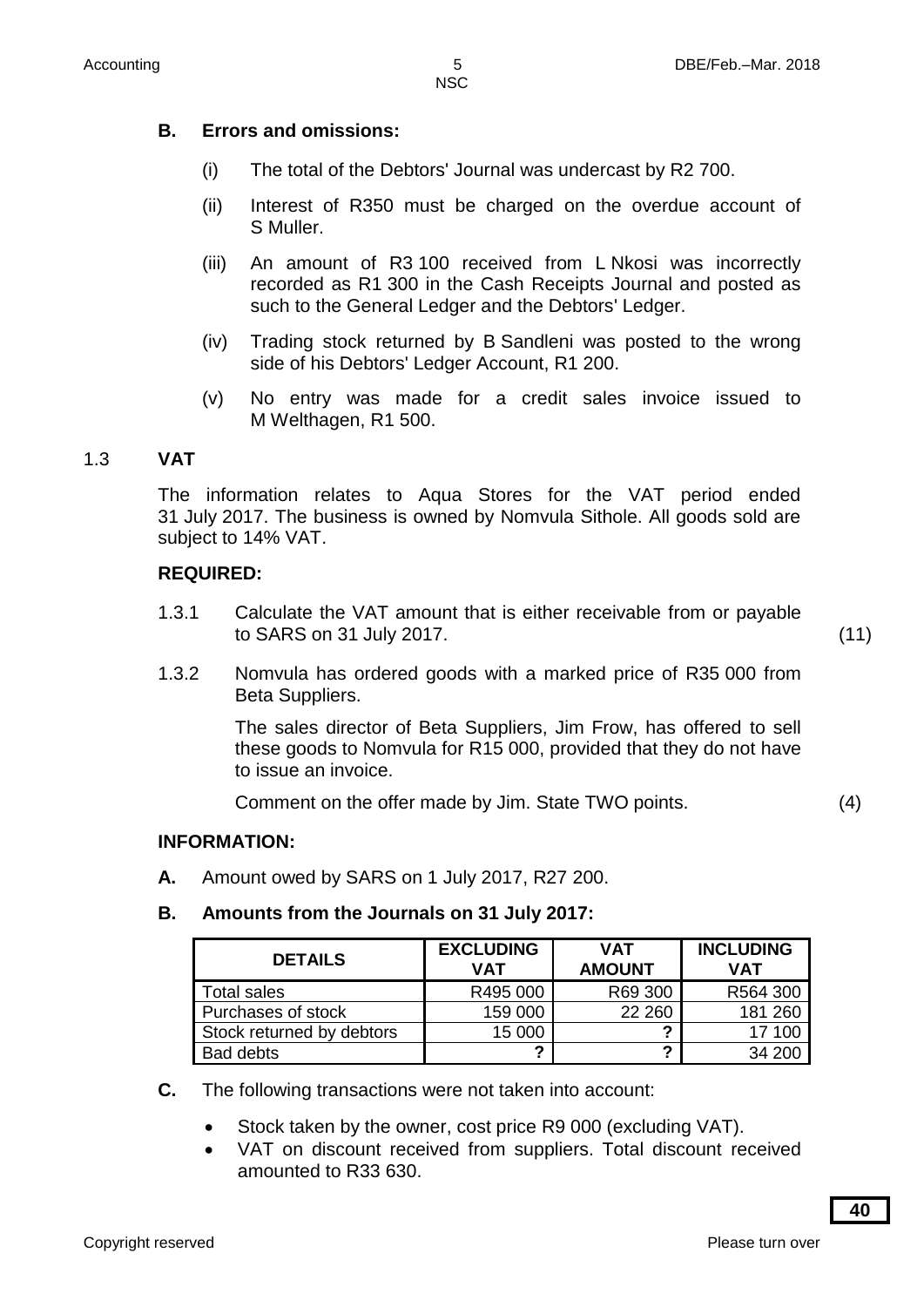### **QUESTION 2: INVENTORY VALUATION AND INTERNAL CONTROL (35 marks; 20 minutes)**

- 2.1 Choose the correct word(s) from those given in brackets. Write only the word(s) next to the question number (2.1.1–2.1.3) in the ANSWER BOOK.
	- 2.1.1 Merchandise purchased is recorded as an (asset/expense) to the business in the perpetual inventory system. (1)
	- 2.1.2 The (specific identification/weighted-average) stock valuation method is best suited for unique high-value products. (1)
	- 2.1.3 Cost of sales is usually calculated at the end of the financial year in the (periodic/perpetual) inventory system. (1)

# 2.2 **MONGI TRADERS**

You are provided with information relating to Mongi Traders. The business sells one type of plastic table. Their financial year ends on 31 December. The business uses the FIFO method to value their stock. They use the periodic inventory system.

### **REQUIRED:**

- 2.2.1 Calculate the value of the closing stock according to the FIFO method on 31 December 2017. (6)
- 2.2.2 Calculate the following for the year ended 31 December 2017:
	- Cost of sales
	- Gross profit (8)
- 2.2.3 The owner considers changing the stock valuation method to the weighted-average method.
	- Calculate the value of the closing stock on 31 December 2017 by using the weighted-average method. (6)
	- What will be the effect on the gross profit if the owner changes to this valuation method? Provide figures. (3)

#### **INFORMATION:**

#### **A. Inventories:**

| DATE             | <b>NUMBER OF</b><br>UNITS | <b>PER UNIT</b> | <b>TOTAL</b><br><b>VALUE</b> |
|------------------|---------------------------|-----------------|------------------------------|
| 1 January 2017   | 540                       | R350            | R <sub>189</sub> 000         |
| 31 December 2017 | 440                       |                 |                              |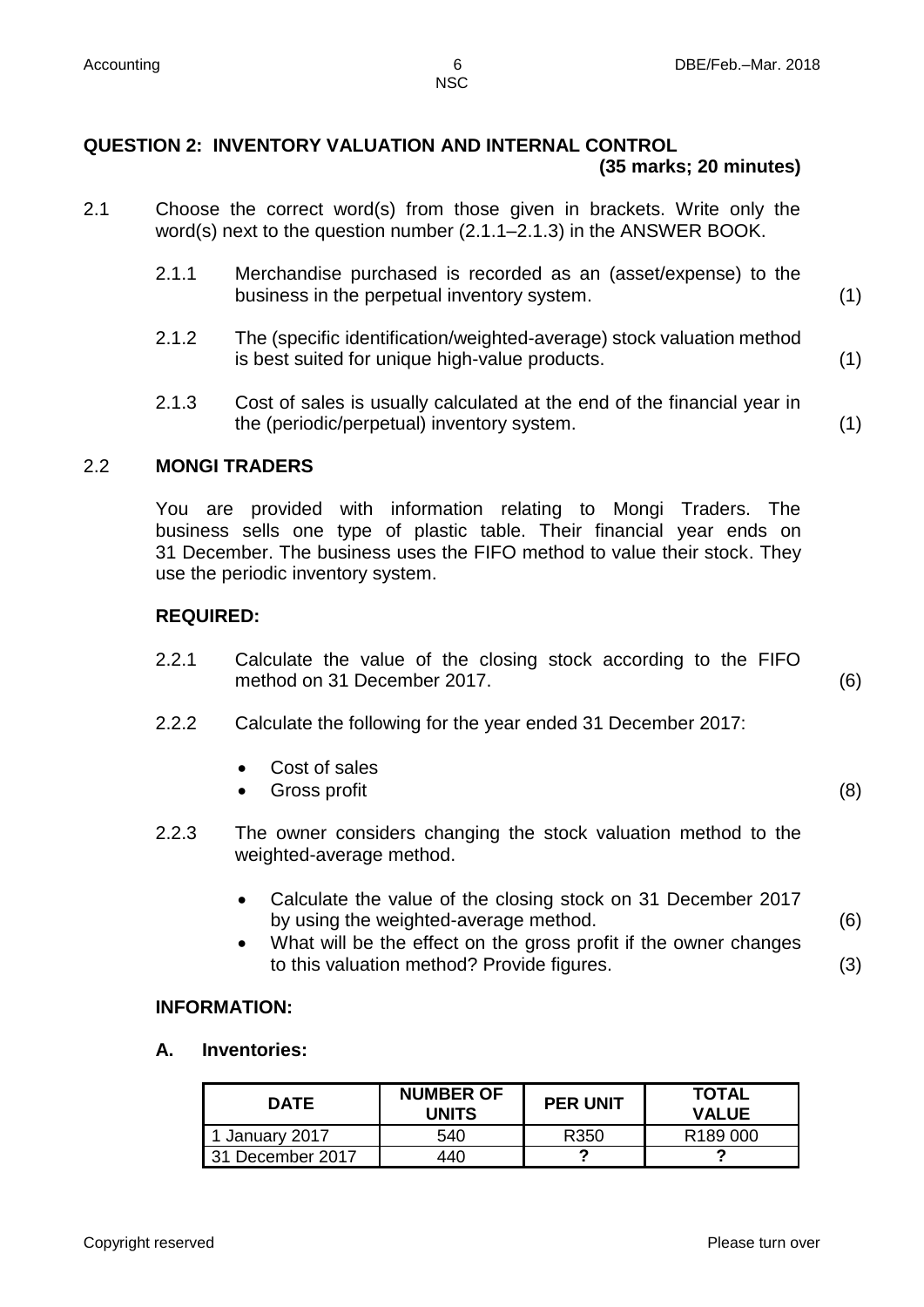| <b>Purchases:</b>                                                                   |                                  |                           |                                  |                                    |                                 |                                                |
|-------------------------------------------------------------------------------------|----------------------------------|---------------------------|----------------------------------|------------------------------------|---------------------------------|------------------------------------------------|
| <b>DATE</b>                                                                         | NO.<br><b>OF</b><br><b>UNITS</b> | <b>PER</b><br><b>UNIT</b> | <b>TOTAL</b><br><b>PURCHASES</b> | <b>CARRIAGE</b><br><b>PER UNIT</b> | <b>TOTAL</b><br><b>CARRIAGE</b> | <b>TOTAL</b><br><b>PURCHASE</b><br><b>COST</b> |
| 31 Mar.                                                                             | 550                              | R370                      | R203 500                         |                                    | R <sub>13</sub> 750             | R217 250                                       |
| 30 Jun.                                                                             | 900                              | R380                      | R342 000                         |                                    | R22 850                         | R364 850                                       |
| 30 Sep.                                                                             | 500                              | R350                      | R175 000                         | R <sub>25</sub>                    | R12 500                         | R187 500                                       |
| 30 Nov.                                                                             | 300                              | R400                      | R120 000                         | R <sub>30</sub>                    | R9 000                          | R129 000                                       |
| <b>Totals</b>                                                                       | 2 2 5 0                          |                           | R840 500                         |                                    | R58 100                         | R898 600                                       |
|                                                                                     |                                  |                           |                                  |                                    |                                 |                                                |
| <b>Returns:</b>                                                                     |                                  |                           |                                  |                                    |                                 |                                                |
| <b>DATE</b>                                                                         | NO.<br><b>OF</b><br><b>UNITS</b> | <b>PER</b><br><b>UNIT</b> | <b>TOTAL</b><br><b>RETURNS</b>   | <b>CARRIAGE</b><br><b>PER UNIT</b> |                                 | <b>TOTAL</b><br><b>CARRIAGE</b>                |
| 5 Jul.                                                                              | 50                               | R380                      | R <sub>19</sub> 000              | ∩                                  |                                 | ∩                                              |
| These returns are from the purchases of June 2017. There is no refund for carriage. |                                  |                           |                                  |                                    |                                 |                                                |

# **B. Purchases and returns in 2017:**

#### **C. Sales:**

2 300 units at R600 each = R1 380 000

#### 2.3 **INTERNAL CONTROL**

You are provided with information relating to Leno Furnishers. They sell tables, chairs and beds for cash only. The owner is concerned that the figures provided reflect poor internal control and decision-making.

Identify ONE problem for each product. Quote figures. In EACH case, give advice on how to solve the problem. (9)

#### **INFORMATION:**

#### **Information from the records for the financial year:**

|                                             | <b>TABLES</b> | <b>CHAIRS</b> | <b>BEDS</b> |
|---------------------------------------------|---------------|---------------|-------------|
| Opening stock (units)                       | 50            | 209           | 300         |
| Units purchased                             | 670           | 2 3 9 0       | 380         |
| Units sold                                  | 600           | 2 4 0 0       | 480         |
| Units as per physical count at year-end     | 90            | 199           | 200         |
| Selling price per unit                      | R1 500        | R800          | R3 000      |
| Total sales (amounts actually<br>deposited) | R900 000      | R1 800 000    | R1 440 000  |

**35**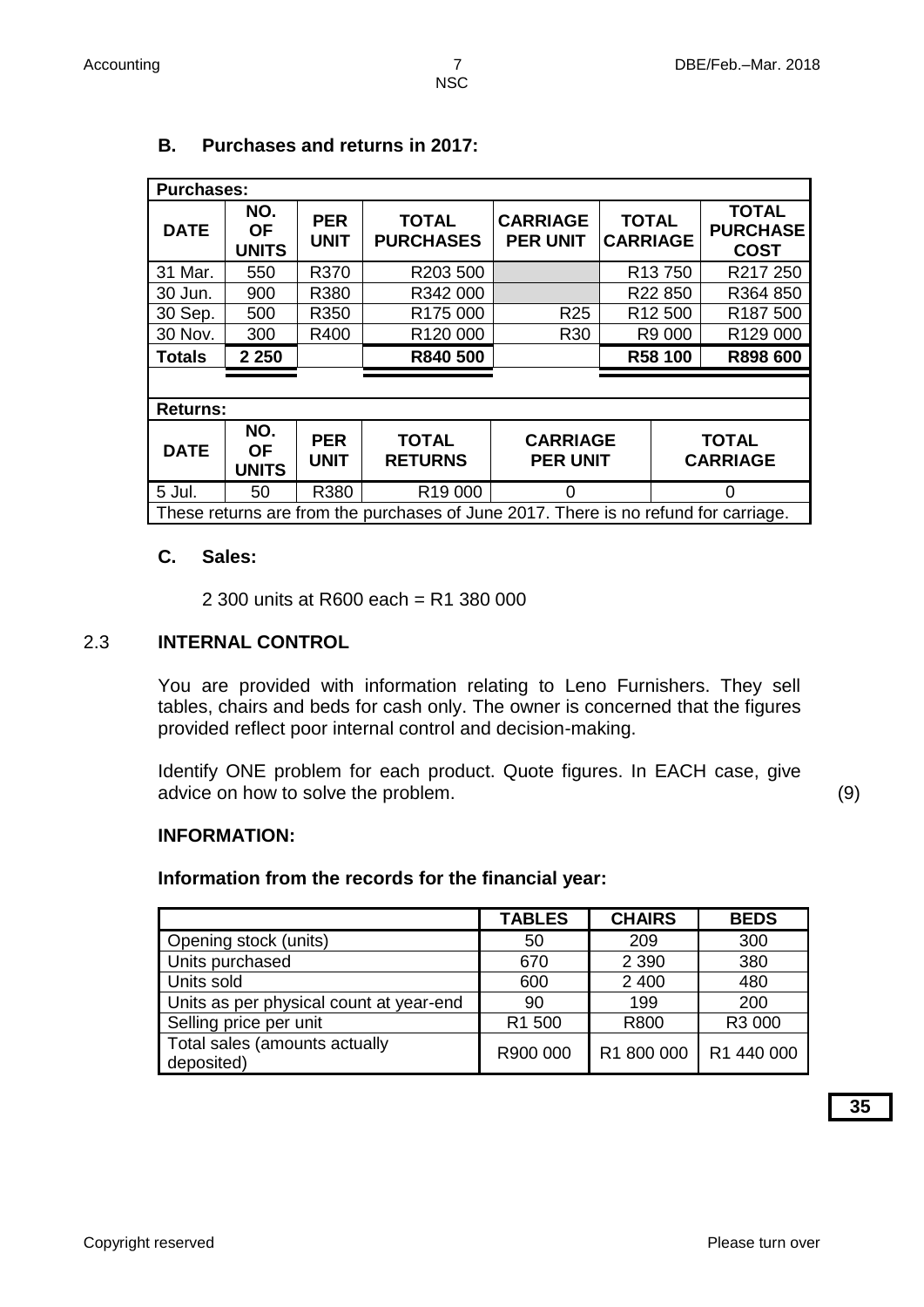#### **QUESTION 3: MANUFACTURING (45 marks; 25 minutes)**

#### 3.1 **GLAMOUR DRESS CREATIONS**

Glamour Dress Creations manufactures one type of ladies' dress. The financial year ended on 28 February 2017.

#### **REQUIRED:**

- 3.1.1 Prepare the Production Cost Statement for the year ended 28 February 2017. (21)
- 3.1.2 Calculate the net profit for the year ended 28 February 2017. (7)

#### **INFORMATION:**

**A. Stock balances, among others, were taken from the General Ledger:**

|                       | <b>28 FEBRUARY 2017</b> | <b>1 MARCH 2016</b>  |
|-----------------------|-------------------------|----------------------|
| Work-in-process stock |                         | R76 000              |
| Finished goods stock  | R <sub>190</sub> 000    | R <sub>110</sub> 000 |

**B. Information extracted from the financial records on 28 February 2017:**

| <b>Administration cost</b>                        | R259 010 |
|---------------------------------------------------|----------|
| Raw/Direct material cost                          | 918 550  |
| Factory overhead cost                             | 227 240  |
| Selling and distribution cost                     | 410 000  |
| Net wages paid to factory workers (direct labour) | 753 300  |
| <b>SARS: PAYE</b>                                 | 48 600   |
| UIF deductions                                    | 1%       |
| <b>Sales</b>                                      | ◠        |
| Cost of sales                                     | 1860000  |

- **C.** The following information has not been taken into account:
	- A problem was identified regarding the valuation of the closing stock of raw materials: 5 000 metres of material on hand, with a unit cost of R2,75 per metre, were erroneously recorded as R3,80 per metre. This must be corrected.
	- Rent expense was omitted from the figures above. Total rent paid for the financial year amounted to R87 100. The rent for March 2017 has been paid in advance. The rent was increased by R650 on 1 December 2016. 80% of this expense must be allocated to the factory and the balance must be regarded as an office expense.
	- The employer contributes 1% to UIF on behalf of the employees.
- **D.** The business uses a mark-up percentage of 75% on cost. During the financial year special discounts of R85 000 were offered to cash customers who bought in bulk.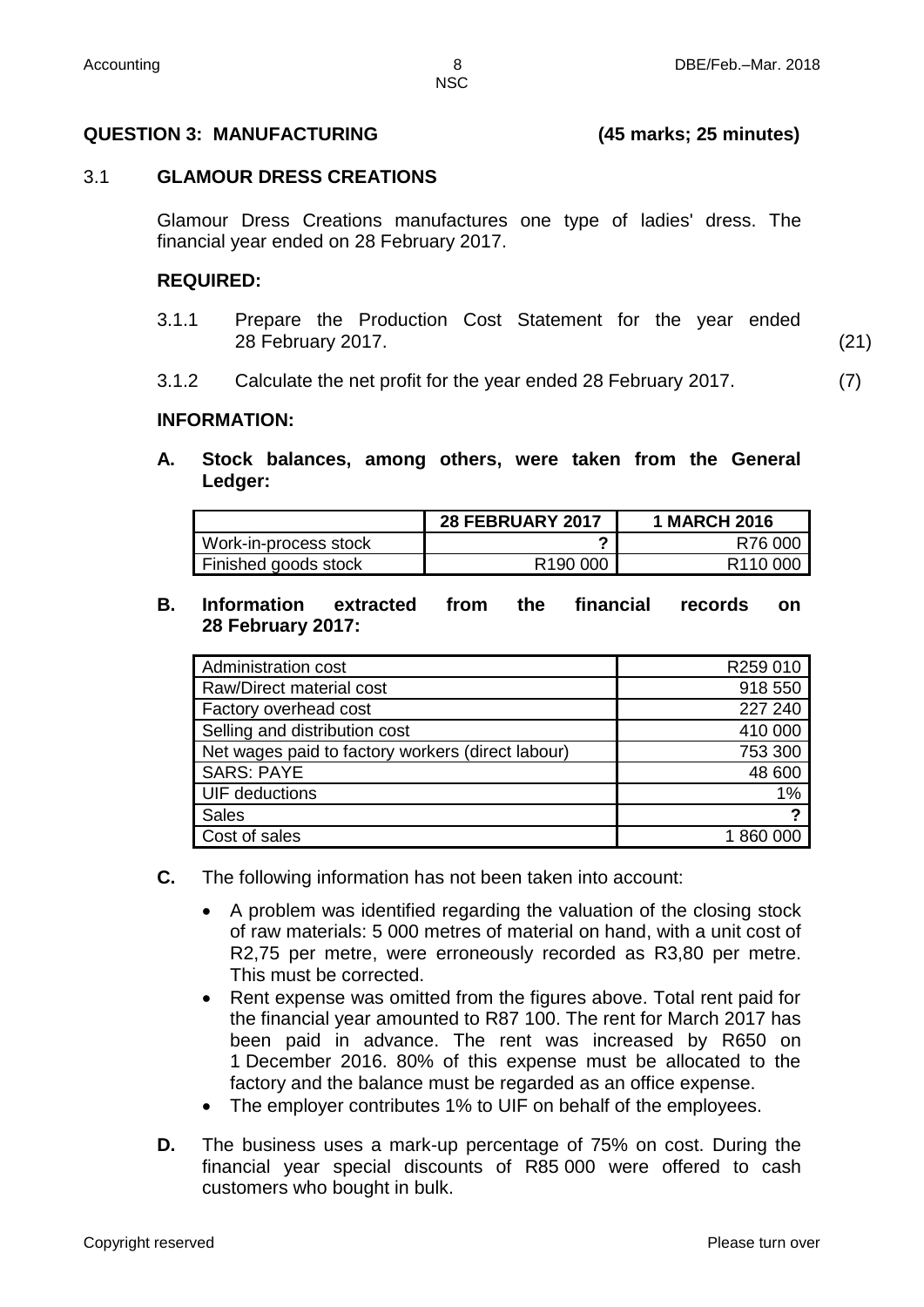# 3.2 **LIGHTING SOLUTIONS**

George Mkize is the owner of Lighting Solutions, a manufacturing business that produces one type of energy-saving light bulb. The financial year ended on 31 December 2017.

# **NOTE:**

- Production is based on orders received; therefore there are no balances for work-in-process.
- The current inflation rate is 8%.

# **REQUIRED:**

- 3.2.1 Calculate the factory overhead cost per unit for the year ended 31 December 2017. (2)
- 3.2.2 Explain why George would not be concerned about the 28,1% increase in total variable cost from R936 000 to R1 200 000. (3)
- 3.2.3 Give TWO reasons for the increase in the selling and distribution cost per unit. (2) (2)
- 3.2.4 George wants to know if the production level for this financial year is satisfactory.
	- Calculate the break-even point for the year ended 31 December 2017. (4)
	- Comment on the production level for 2017. State TWO points. Quote figures. (4)
- 3.2.5 Lighting Solutions are considering importing raw materials because it is cheaper and of a higher quality. Name TWO aspects that they must consider before finalising their decision. (2)

# **INFORMATION:**

# **Information from the records of Lighting Solutions on 31 December:**

|                                   | 2017<br>2016        |                                   |                     |                                   |
|-----------------------------------|---------------------|-----------------------------------|---------------------|-----------------------------------|
|                                   | <b>TOTAL</b><br>(R) | <b>UNIT</b><br><b>COST</b><br>(R) | <b>TOTAL</b><br>(R) | <b>UNIT</b><br><b>COST</b><br>(R) |
| <b>Fixed costs:</b>               | 575 000             | 11,50                             | 428 400             | 10,20                             |
| Factory overhead cost             | 395 000             | (3.2.1)                           | 310 800             | 7,40                              |
| Administration cost               | 180 000             |                                   | 117 600             | 2,80                              |
| Variable costs:                   | 1 200 000           | 24,00                             | 936 600             | 22,30                             |
| Direct material cost              | 435 000             | 8,70                              | 344 400             | 8,20                              |
| Direct labour cost                | 560 000             | 11,20                             | 441 000             | 10,50                             |
| Selling and distribution cost     | 205 000             | 4,10                              | 151 200             | 3,60                              |
|                                   |                     |                                   |                     |                                   |
| Selling price per unit            | R45,00<br>R41,50    |                                   |                     |                                   |
| Number of units produced and sold | 50 000<br>42 000    |                                   |                     |                                   |
| Break-even point (units)          |                     |                                   | 22 313              |                                   |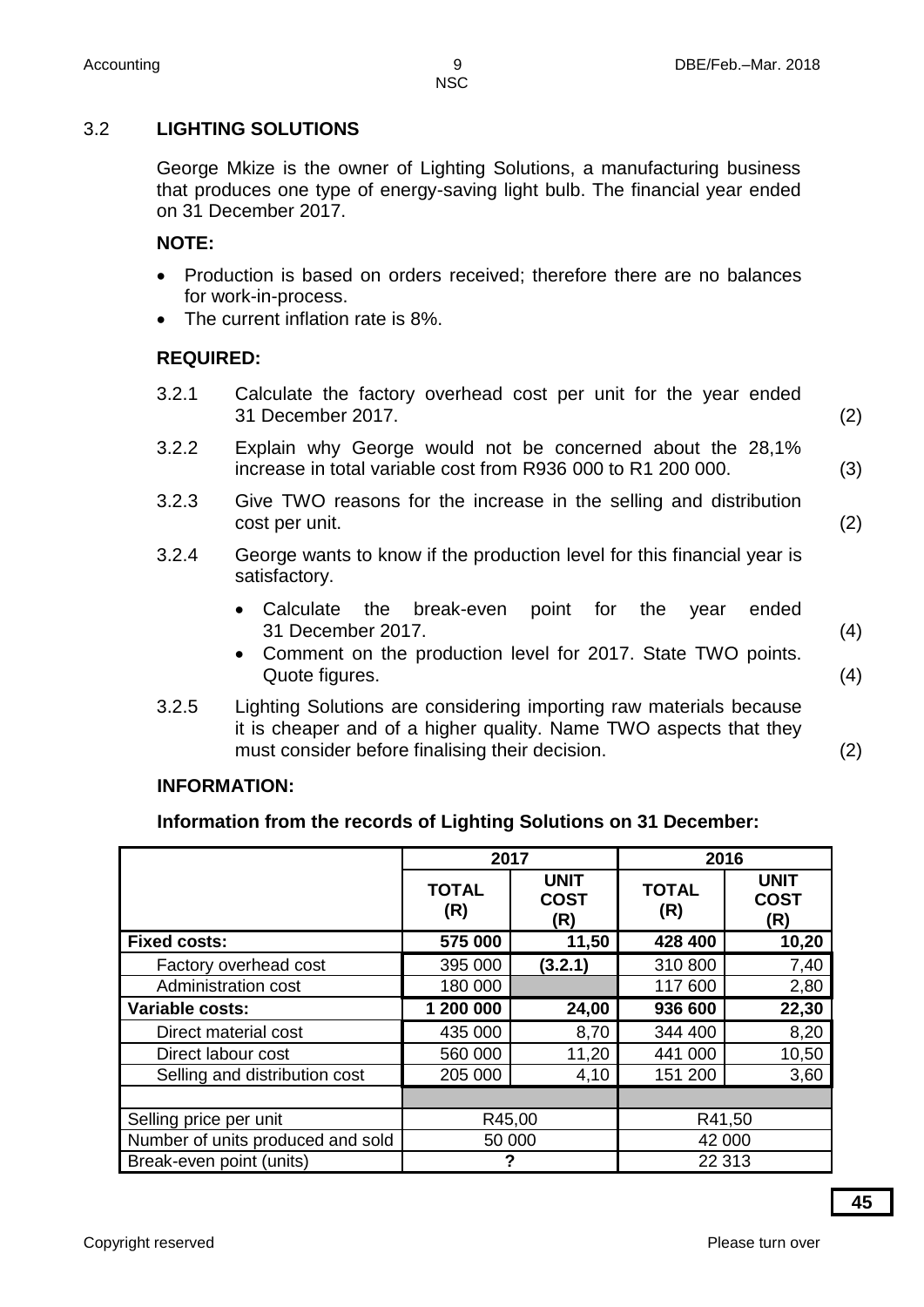#### **QUESTION 4: BALANCE SHEET AND AUDIT REPORT (65 marks; 40 minutes)**

4.1 Choose a description from COLUMN B that matches the term in COLUMN A. Write only the letter (A–E) next to the question number (4.1.1–4.1.5) in the ANSWER BOOK.

| <b>Income Statement</b><br><b>Balance Sheet</b> | A<br>B | an explanation of the operations of<br>the company during a financial year                           |
|-------------------------------------------------|--------|------------------------------------------------------------------------------------------------------|
|                                                 |        |                                                                                                      |
|                                                 |        |                                                                                                      |
|                                                 |        | reflects whether or not the                                                                          |
| <b>Cash Flow Statement</b>                      |        | shareholders can rely on the financial<br>statements                                                 |
| Directors' report                               |        |                                                                                                      |
|                                                 | C      | reflects the profit/loss of the company                                                              |
| Independent audit<br>report                     |        | for the year                                                                                         |
|                                                 | D      | reflects the effect of the operating,<br>financing and investing activities on<br>the cash resources |
|                                                 | Е      | reflects the net worth of the company                                                                |
|                                                 |        |                                                                                                      |

#### 4.2 **ORBIT LTD**

Refer to the information from the records of Orbit Ltd for the financial year ended 30 June 2017.

#### **REQUIRED:**

4.2.1 Prepare the following notes to the Balance Sheet:

|  | (a) Ordinary share capital |  |
|--|----------------------------|--|
|--|----------------------------|--|

- (b) Retained income (11)
- 4.2.2 Complete the Balance Sheet on 30 June 2017. Where notes are not required, show ALL workings in brackets. (28)
- 4.2.3 The CFO (chief financial officer), Barry Wright, has convinced the company to buy back a further 400 000 shares from his close relative during the next financial year. Barry currently owns 1 904 400 shares in this company, which is 46% of the issued shares.

As a shareholder, explain your concern regarding the proposed buy-back of shares. Provide calculations to support your concern. (6)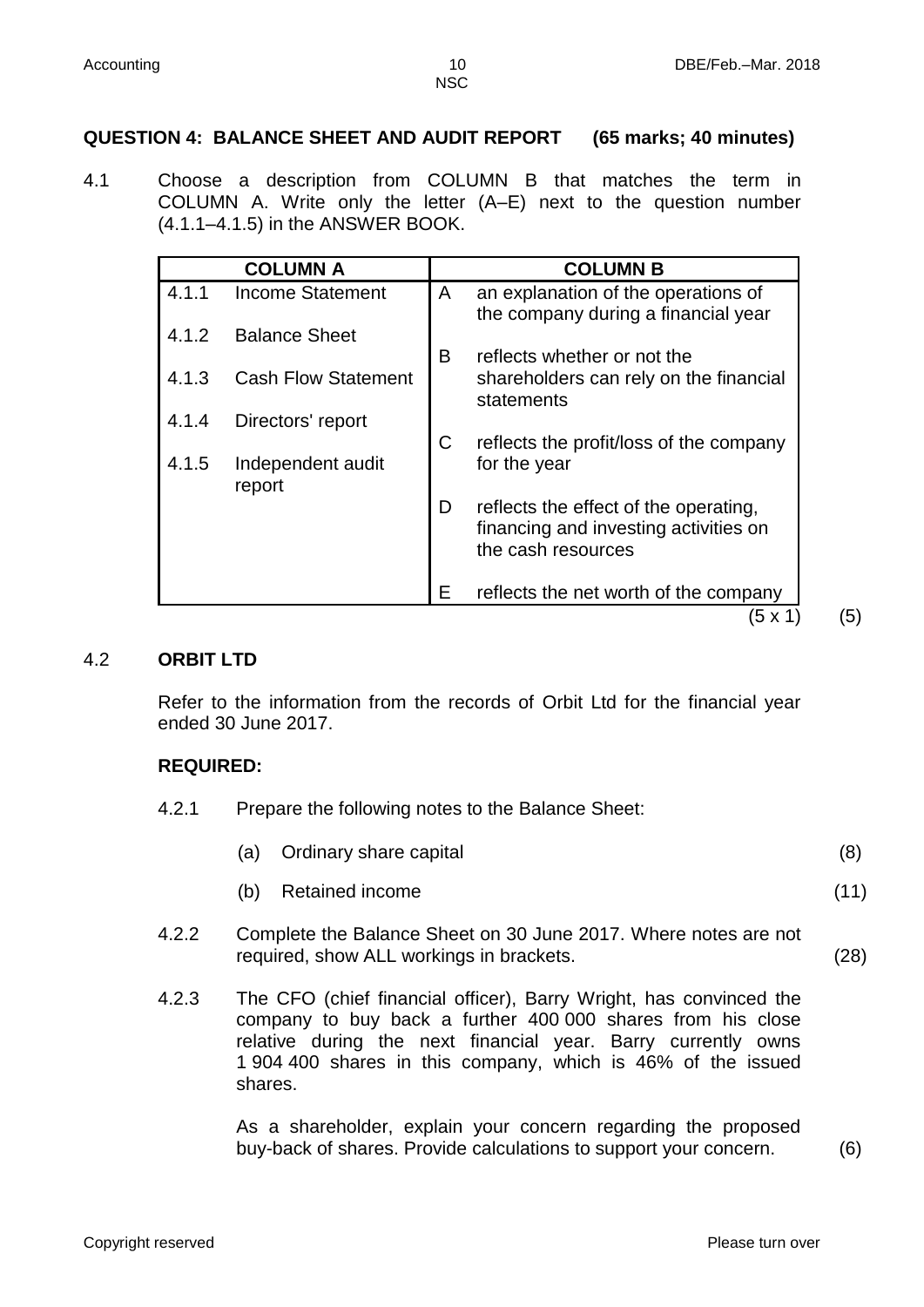## **INFORMATION:**

# **A. Extract from the books on 30 June 2017:**

| Fixed/Tangible assets (carrying value)           | ?         |
|--------------------------------------------------|-----------|
| Fixed deposit: Morocco Bank                      | 380 000   |
| Ordinary share capital (1 July 2016)             | 3 150 000 |
| Retained income (1 July 2016)                    | 874 000   |
| Bank (favourable)                                | 250 700   |
| Loan: Helping Bank                               | 302 400   |
| <b>Trading stock</b>                             | 478 000   |
| Debtors' control                                 | 317 000   |
| Creditors' control                               | 239 800   |
| Income received in advance                       | 6 600     |
| SARS: Income tax (provisional payments)          | 390 000   |
| Dividends on ordinary shares (interim dividends) | 630 000   |

### **B. Share capital:**

- The business has an authorised share capital of 6 000 000 shares.
- 70% of the shares were in issue on 1 July 2016.
- 60 000 ordinary shares were repurchased from a disgruntled shareholder on 1 December 2016. The company paid R3,50 per share. This was paid and recorded on 1 December 2016.
- **C.** A final dividend of 22 cents per share was declared on 30 June 2017. Only shares in the share register qualify for final dividends.
- **D.** The following adjustments have not been taken into account yet:
	- Provision for bad debts is set at 5% of the outstanding debtors.
	- Insurance included an annual premium of R31 800, paid for the period 1 October 2016 to 30 September 2017.
- **E.** The loan statement from Helping Bank reflected the following:

| Balance on 1 July 2016                                | R480 000             |
|-------------------------------------------------------|----------------------|
| Repayments during financial year (including interest) | R <sub>177</sub> 600 |
| Interest capitalised                                  | R57 600              |
| Balance on 30 June 2017                               |                      |

R40 000 of the loan will be paid back in the next financial year.

**F.** Income tax for the year amounted to R408 800. This was calculated at 28% of the corrected net profit.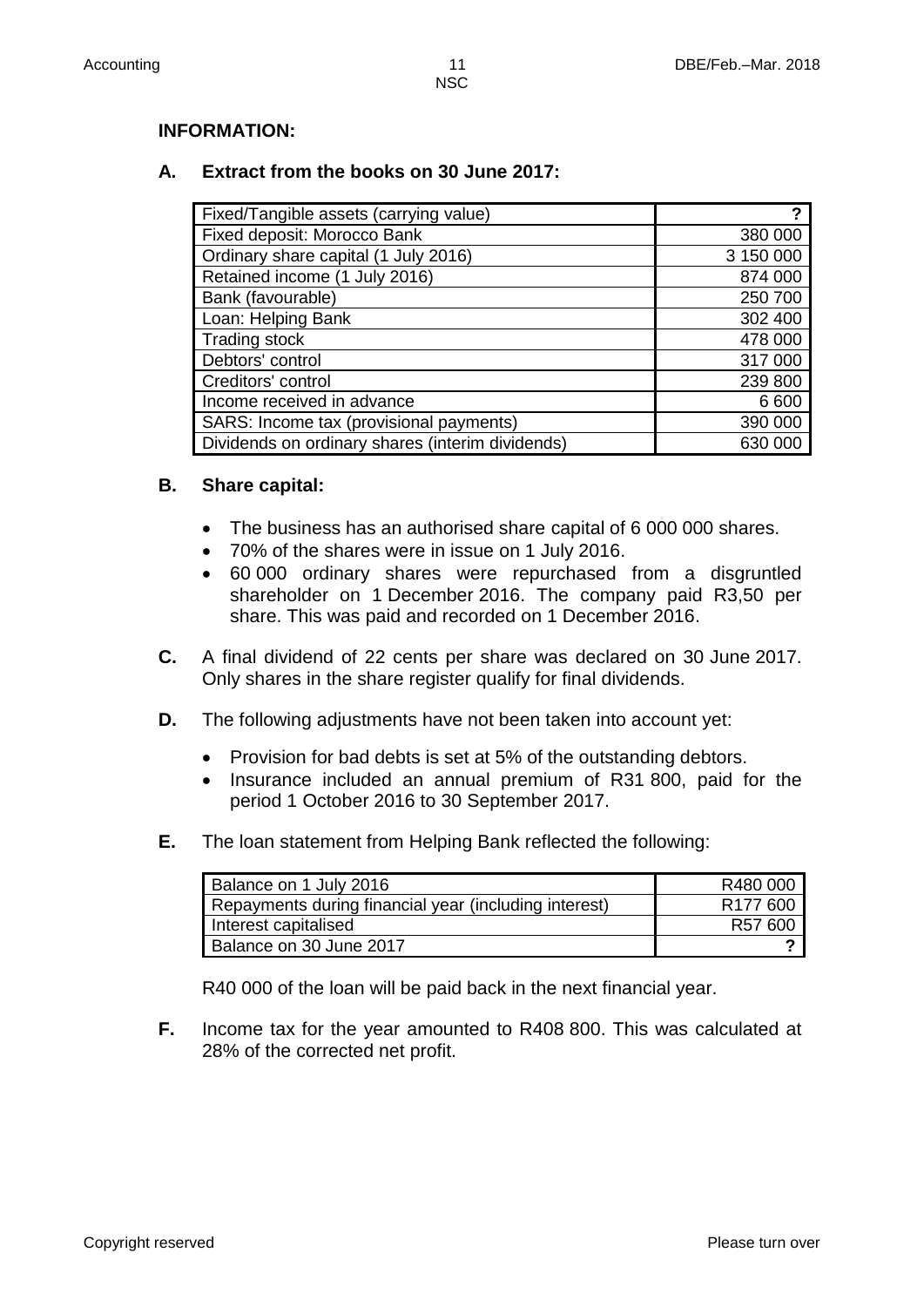# 4.3 **AUDIT REPORT: DF ENTERPRISES LTD**

# **REQUIRED:**

- 4.3.1 Choose the correct word(s) from those given in brackets. Write only the word(s) next to the question number (4.3.1(a)–4.3.1(b)) in the ANSWER BOOK.
	- (a) The audit report is completed by the (internal/external) auditor. (1)
	- (b) The (directors/shareholders/auditors) are responsible for the preparation of the financial statements. (1)
- 4.3.2 Refer to the audit report below.
	- (a) The audit report below indicates a/an (qualified/unqualified) opinion. (1)
	- (b) Explain why the shareholders should be concerned about this audit report. State TWO points. (4)

#### **INFORMATION:**

#### **EXTRACT FROM THE AUDIT REPORT OF DF ENTERPRISES LTD**

#### **Basis for Qualification of Opinion**

Source documents for expenditure amounting to R550 000 could not be traced.

#### **Audit Opinion**

In our opinion, except for the effects of the unsubstantiated expenditure described in the **Basis for Qualification of Opinion** paragraph, the financial statements fairly represent the financial position of the company on 30 June 2017 and the results of their operations and cash flows for the year ended, in accordance with the International Financial Reporting Standards, and in the manner required by the Companies Act (Act 61 of 1973) of South Africa.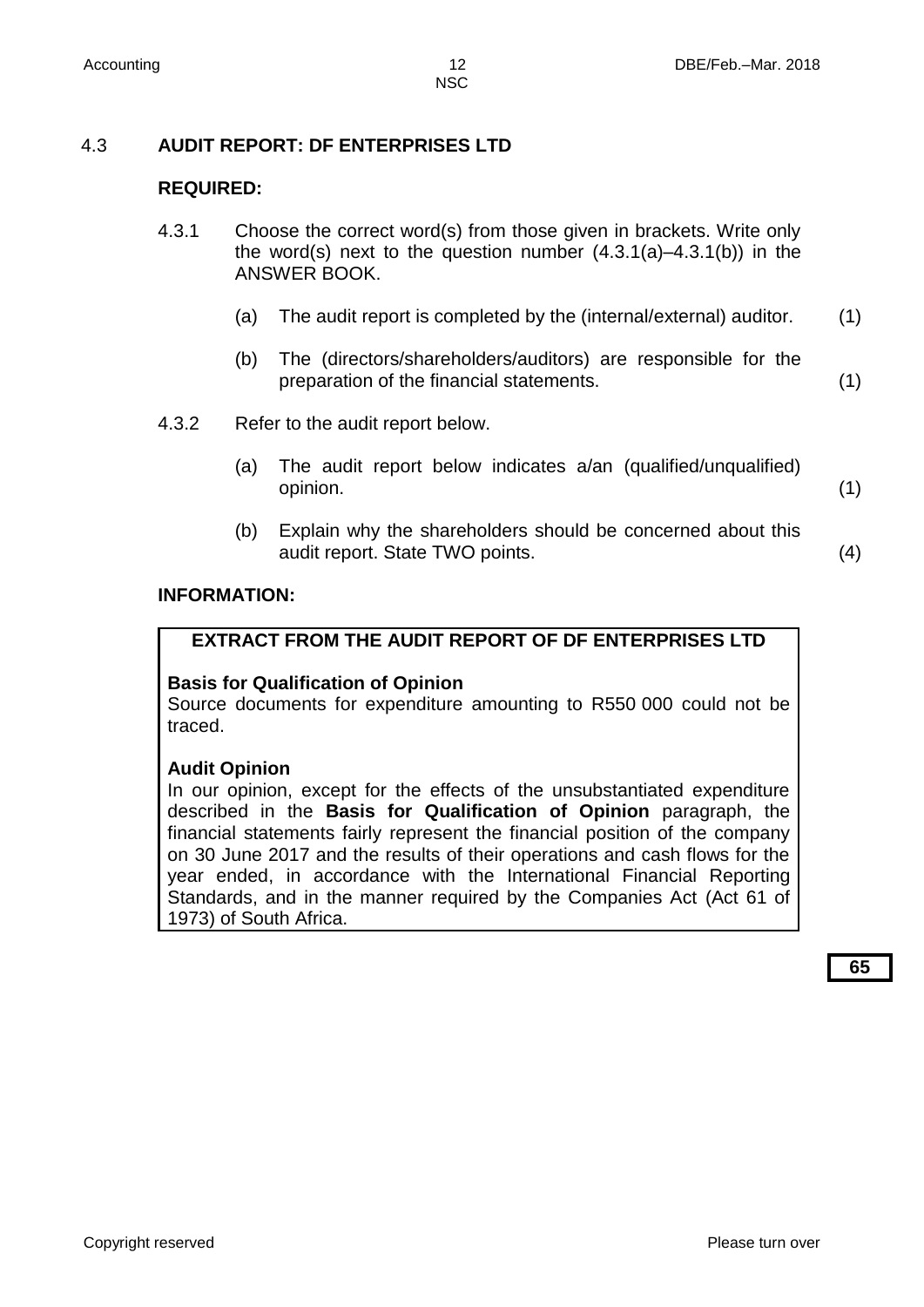# **QUESTION 5: FIXED ASSETS, CASH FLOW AND INTERPRETATION (70 marks; 45 minutes)**

#### **MAFOKO LTD**

The given information relates to Mafoko Ltd for the financial year ended 28 February 2017.

#### **REQUIRED:**

#### 5.1 **Refer to Information A and Information B.**

Calculate the missing amounts denoted by **(a)** to **(c)** on the Fixed Asset Note. (15)

5.2 Calculate the following amounts for the Cash Flow Statement:

|     | 5.2.1                                                                                                                                                 | Income tax paid                                                                                                             | (5) |  |
|-----|-------------------------------------------------------------------------------------------------------------------------------------------------------|-----------------------------------------------------------------------------------------------------------------------------|-----|--|
|     | 5.2.2                                                                                                                                                 | Dividends paid                                                                                                              | (3) |  |
|     | 5.2.3                                                                                                                                                 | Net change in cash and cash equivalents                                                                                     | (4) |  |
| 5.3 | Complete the Cash Effects of Financing Activities section of the Cash Flow<br>Statement.                                                              |                                                                                                                             |     |  |
| 5.4 |                                                                                                                                                       | Calculate the following financial indicators on 28 February 2017:                                                           |     |  |
|     | 5.4.1                                                                                                                                                 | Debt-equity ratio                                                                                                           | (3) |  |
|     | 5.4.2                                                                                                                                                 | Earnings per share (in cents)                                                                                               | (3) |  |
|     | 5.4.3                                                                                                                                                 | Return on average shareholders' equity (ROSHE)                                                                              | (5) |  |
| 5.5 | Explain why the directors felt that the 630 cents offered on the shares<br>repurchased was a fair price. Quote TWO financial indicators with figures. |                                                                                                                             |     |  |
| 5.6 | The directors revised the dividend pay-out policy for the current financial year.                                                                     |                                                                                                                             |     |  |
|     | 5.6.1                                                                                                                                                 | Calculate the percentage of earnings distributed as dividends for<br>each year to show this change.                         | (4) |  |
|     | 5.6.2                                                                                                                                                 | Give ONE reason why the directors took this decision.                                                                       | (2) |  |
|     | 5.6.3                                                                                                                                                 | Explain why the shareholders may not be satisfied with the return<br>they earned. Quote a financial indicator or figure(s). | (3) |  |
| 5.7 | directors.                                                                                                                                            | The Cash Flow Statement reflects some important decisions taken by the                                                      |     |  |
|     |                                                                                                                                                       |                                                                                                                             |     |  |

Apart from the dividends, identify THREE good decisions. Explain the effect of each decision on the company. Quote figures. (9)

Copyright reserved **Please turn over the Copyright reserved** Please turn over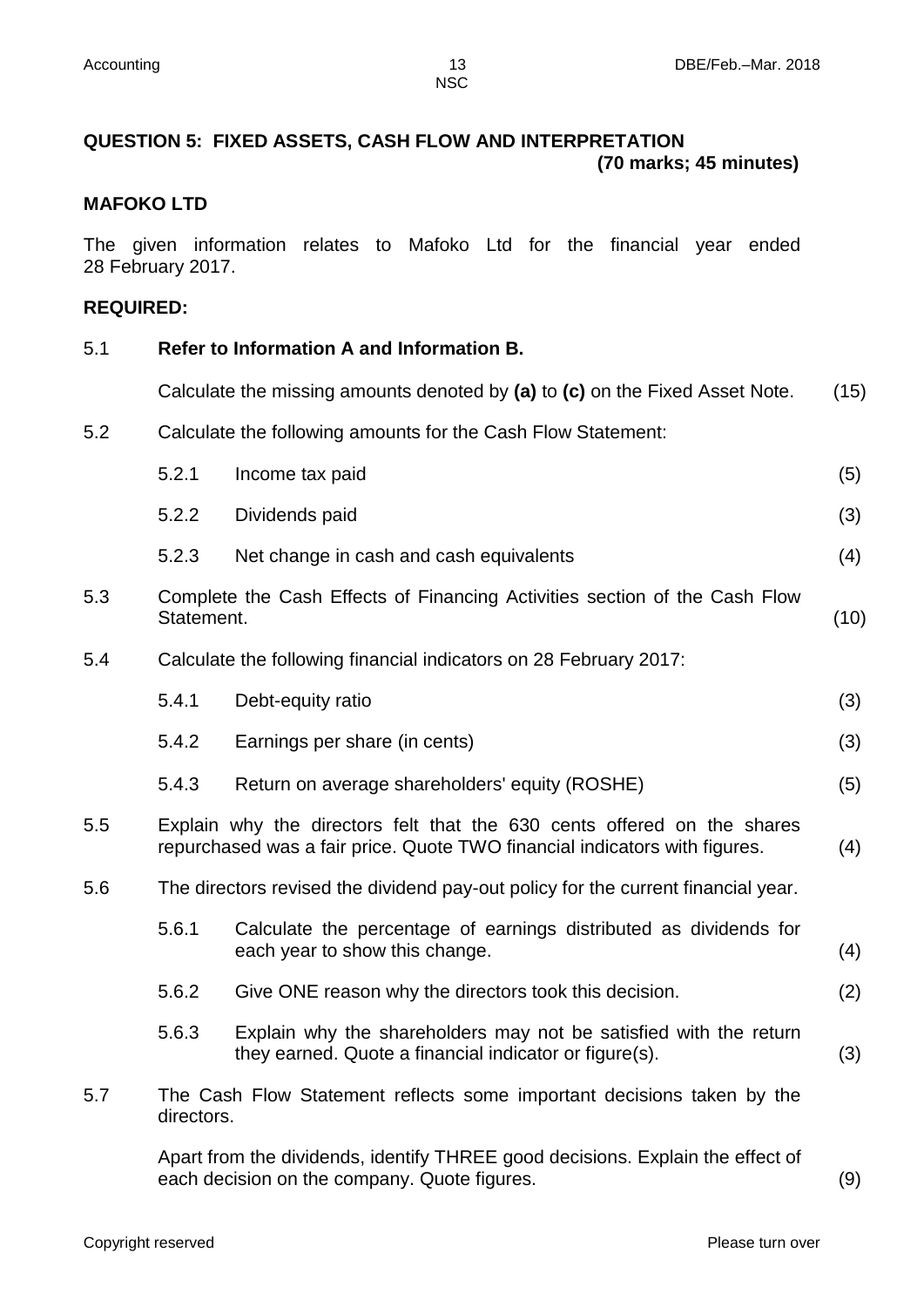#### **INFORMATION:**

# **A. Information from the financial statements on 28 February:**

|                                         | 2017<br>R |      | 2016<br>R |      |
|-----------------------------------------|-----------|------|-----------|------|
| Depreciation                            | ?         |      | ?         |      |
| Interest expense                        | 123 000   |      | 126 500   |      |
| Net profit before income tax            | 422 500   |      | 157 500   |      |
| Net profit after income tax             | 295 750   |      | 113 400   |      |
| Fixed assets (carrying value)           | 4 934 450 |      | 3 993 390 |      |
| <b>Shareholders' equity</b>             | 4 375 250 |      | 3 135 000 |      |
| Ordinary share capital                  | 4 117 500 |      | 3 000 000 |      |
| <b>Retained income</b>                  | 257 750   |      | 135 000   |      |
| Non-current liabilities                 | 750 000   |      | 1 300 000 |      |
| <b>Inventories (only Trading Stock)</b> | 288 000   |      | 363 000   |      |
| <b>Debtors</b>                          | 318 000   |      | 254 000   |      |
| <b>Creditors</b>                        | 287 000   |      | 367 000   |      |
| Cash and cash equivalents               | 2 500     |      | 245 000   |      |
| <b>Bank overdraft</b>                   | 27 500    |      |           |      |
| SARS: Income tax                        | 5 200     | (Cr) | 3 3 9 0   | (Cr) |
| Shareholders for dividends              | 98 000    |      | 50 000    |      |

### **B. Fixed Asset Note:**

Fixed assets comprise only Buildings and Equipment.

|                                       | <b>BUILDINGS</b> | <b>EQUIPMENT</b> |
|---------------------------------------|------------------|------------------|
| <b>Carrying value (01/03/2016)</b>    | 2866990          | 1 126 400        |
| Cost (01/03/2016)                     |                  | 2 200 000        |
| Accumulated depreciation (01/03/2016) |                  | (1073600)        |
| <b>Movements:</b>                     |                  |                  |
| <b>Additions</b>                      | (a)              | 300 000          |
| <b>Disposals</b>                      |                  | C)               |
| Depreciation                          |                  | (b)              |
| <b>Carrying value (28/02/2017)</b>    |                  | 1 058 520        |
| Cost (28/02/2017)                     |                  |                  |
| Accumulated depreciation (28/02/2017) |                  |                  |

- Additional equipment was purchased on 1 June 2016.
- Extensions to the building were completed on 31 August 2016.
- Old equipment was sold at carrying value on 28 February 2017.
- Equipment is depreciated at 20% p.a. using the diminishing-balance method.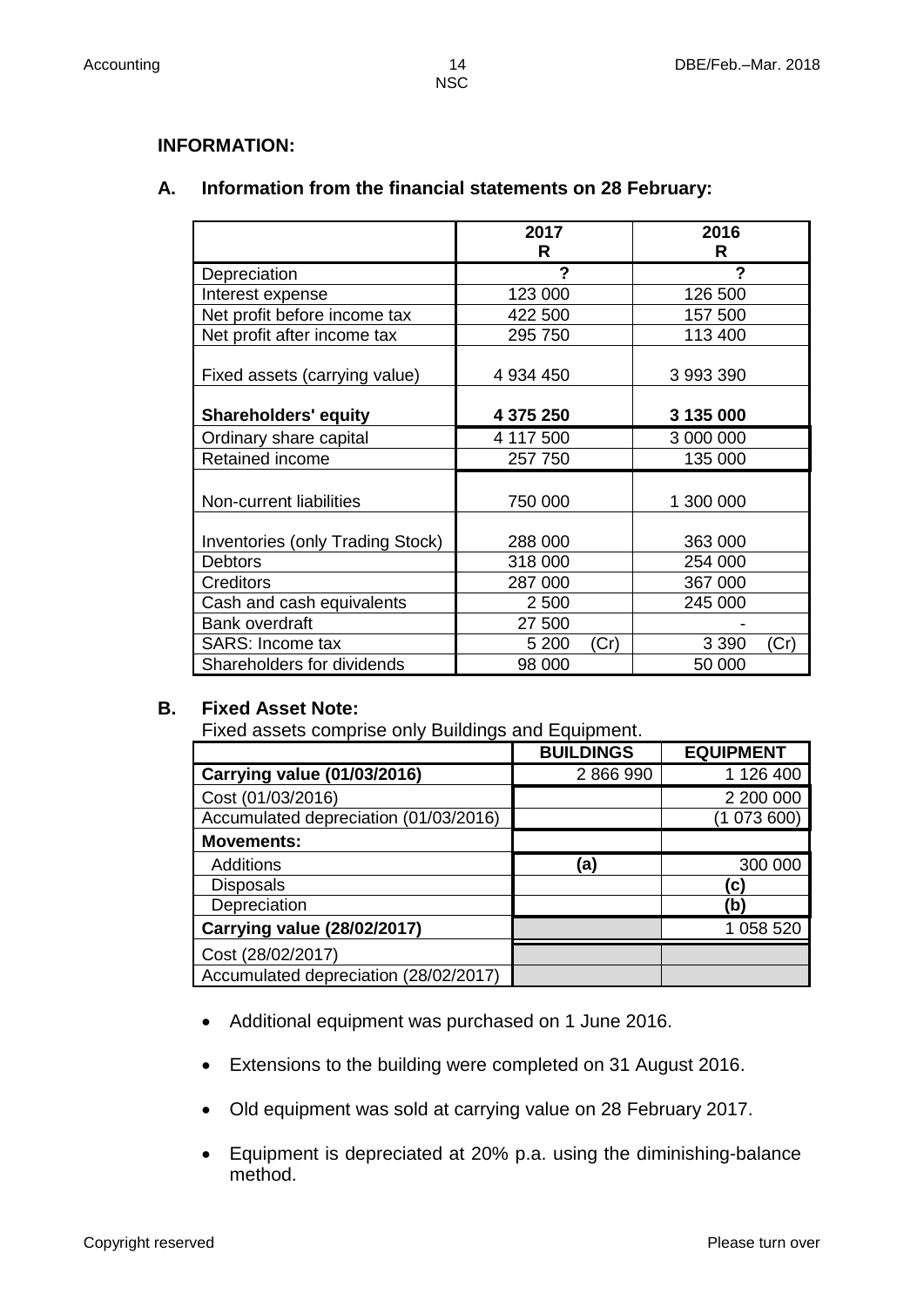# **C. Share capital and dividends**

- The company is registered with an authorised share capital of 1 000 000 ordinary shares.
- On 1 March 2016 there were 500 000 shares in issue. A further 200 000 shares were issued on this date.
- An interim dividend of R70 000 was paid on 31 August 2016.
- On 28 February 2017, 25 000 ordinary shares were repurchased from the estate of a deceased shareholder at R6,30 per share. The average issue price was R6,10 at this point.
- A final dividend was declared on 28 February 2017.

### **D. Financial indicators on 28 February:**

|                                        | 2017      | 2016      |
|----------------------------------------|-----------|-----------|
| Debt-equity ratio                      |           | 0,4:1     |
| Earnings per share                     | ?         | 23 cents  |
| Dividend per share                     | 24 cents  | 20 cents  |
| Return on average shareholders' equity |           | 3,6%      |
| Return on total capital employed       | 11,4%     | 6,4%      |
| Net asset value per share              | 648 cents | 627 cents |
| Market price of shares (JSE)           | 640 cents | 630 cents |
| Interest rate on loans                 | 12%       | 11%       |
| Interest on fixed deposits             | 9%        | 8%        |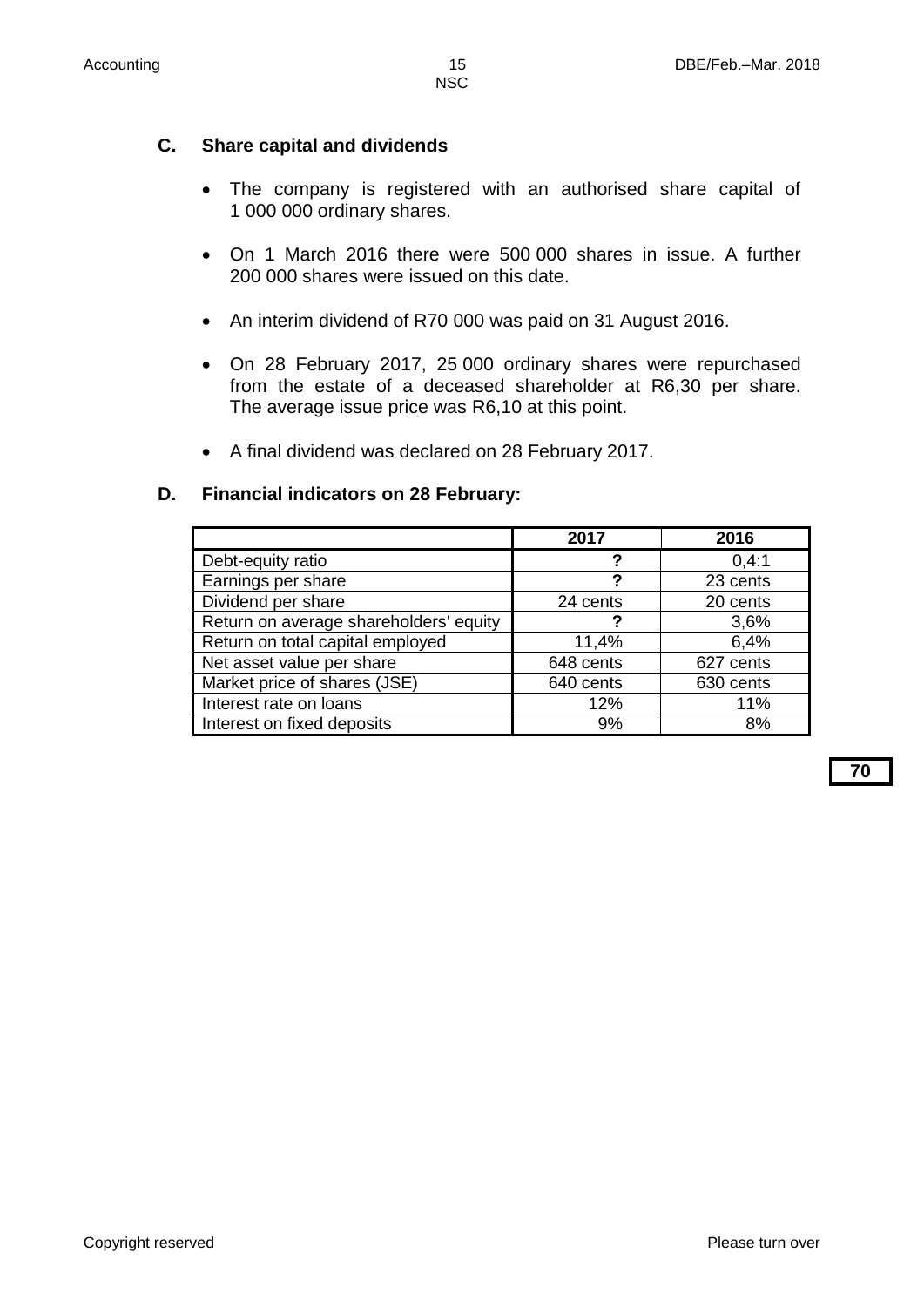# **QUESTION 6: PROJECTED INCOME STATEMENT (45 marks; 25 minutes)**

You are provided with information relating to Mabuso's Auto Repairs for the period 1 March 2018 to 30 April 2018. The business is owned by Vusi Mabuso.

- All transactions are strictly cash.
- The financial year ends on 30 April each year.
- The business repairs vehicles for which they charge service fees.
- If the repairs require new spare parts, these are charged to each customer's account separately.
- Consumable stores are used for repairing the vehicles. There is no charge for these items.

# **REQUIRED:**

6.1 Calculate the:

|     | 6.1.1          | Mark-up percentage on spare parts used in the Projected Income<br><b>Statement for March 2018</b>                                        | (3) |
|-----|----------------|------------------------------------------------------------------------------------------------------------------------------------------|-----|
|     | 6.1.2          | % decrease in service fee income expected in April 2018                                                                                  | (3) |
|     | 6.1.3          | Additional space (in square metres) the business will rent from<br>April 2018                                                            | (4) |
|     | 6.1.4          | Interest rate on the fixed deposit                                                                                                       | (5) |
| 6.2 | Quote figures. | Comment on the control of stock and explain how Vusi intends to correct this.                                                            | (4) |
| 6.3 |                | Vusi is considering changes to the fixed assets owned by the business.                                                                   |     |
|     | 6.3.1          | Vusi is thinking of purchasing the business premises rather than<br>renting it. State ONE advantage and ONE disadvantage of this option. | (4) |
|     | 6.3.2          | Vusi offers a free delivery service of spare parts to customers, but<br>plans to discontinue this service on 31 March 2018.              |     |
|     |                | State TWO points to support this decision.                                                                                               | (4) |
|     | 6.3.3          | Calculate the cost of the new vehicle that he plans to purchase on<br>1 April 2018.                                                      | (4) |
| 6.4 |                | <b>Refer to information E.</b>                                                                                                           |     |
|     |                | You are provided with the projected and actual figures for February 2018.<br>Quote figures in your explanation in EACH case below.       |     |
|     | 6.4.1          | Explain whether Water and electricity has been well controlled, or not.                                                                  | (3) |
|     | 6.4.2          | Explain whether you agree with Vusi's decision not to use the full<br>budget for Advertising.                                            | (3) |
|     | 6.4.3          | Explain whether Consumable stores have been well controlled, or not.                                                                     | (4) |
|     | 6.4.4          | Explain how Vusi's decision about the mark-up percentage on spare<br>parts has affected the business.                                    | (4) |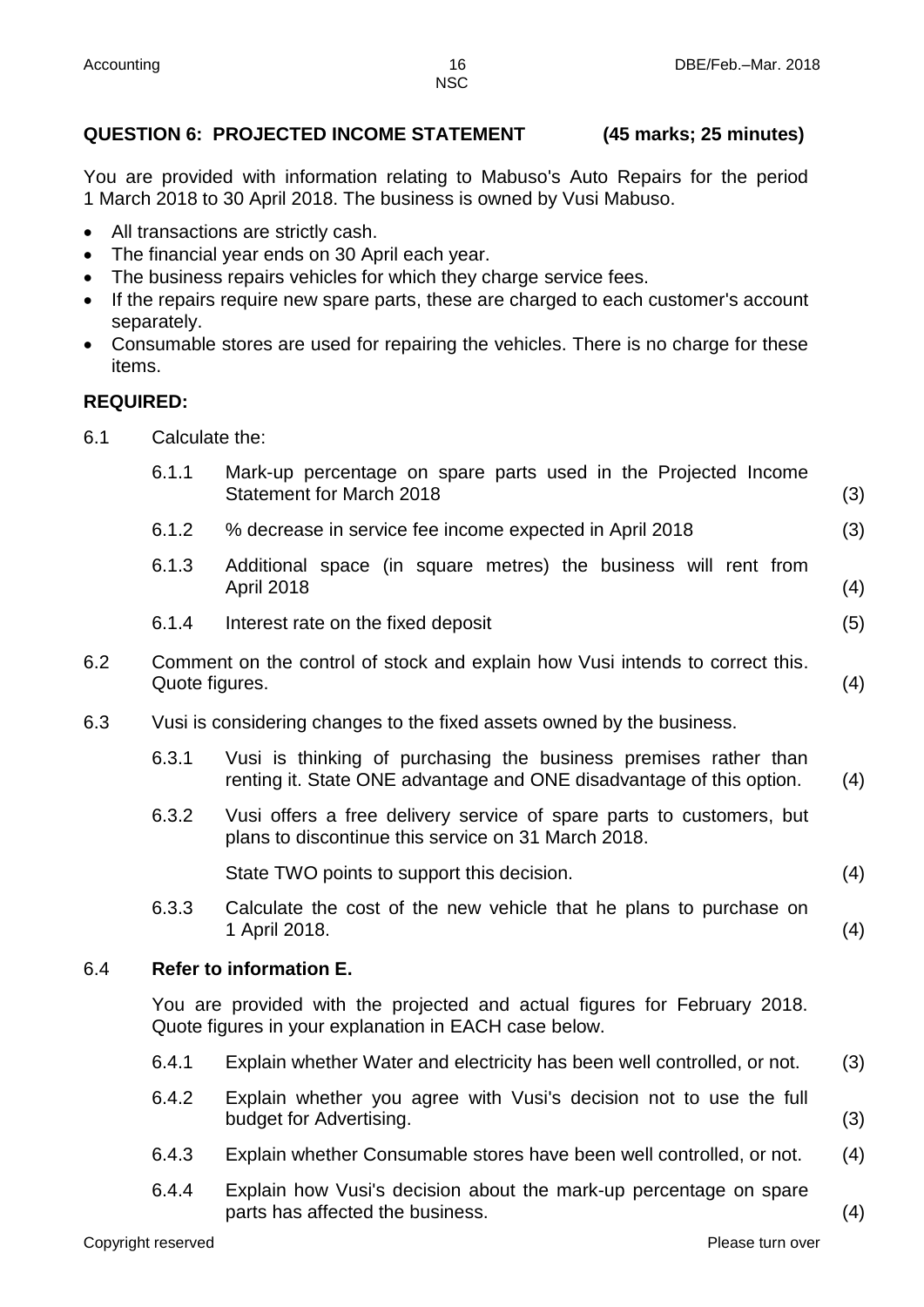# **INFORMATION:**

**A. Extract from the Projected Income Statement for the period 1 March 2018 to 30 April 2018:**

|                                             | <b>MARCH 2018</b> | <b>APRIL 2018</b> |
|---------------------------------------------|-------------------|-------------------|
|                                             | R                 | R                 |
| Service fee income from customers           | 150 000           | 136 500           |
| Profit on sale of spare parts               | 22 875            | 31 500            |
| <b>Sales</b>                                | 53 375            | 76 500            |
| Cost of sales                               | (30 500)          | (45000)           |
| Other operating income                      |                   |                   |
| Profit on disposal of delivery vehicle      | 8 0 0 0           | 0                 |
| Gross operating income                      |                   |                   |
| Operating expenses                          |                   |                   |
| Rent expense (see B below)                  | 6 0 0 0           | 9 2 0 0           |
| Water and electricity                       | 5 200             | 5 200             |
| Motor vehicle expenses                      | 7 500             | 1 500             |
| Security expenses                           | 5 0 0 0           | 9 2 0 0           |
| Advertising                                 | 4700              | 4700              |
| Consumable stores (used for repair service) | 30 000            | 30 000            |
| Repairs and maintenance of equipment        | 15 000            |                   |
| Depreciation on vehicles (see D below)      | 3 0 0 0           | 9 0 0 0           |
| Depreciation on equipment                   | 1 500             | 1 500             |
| Trading stock deficit                       | 14 000            | 2 0 0 0           |
| Operating profit                            |                   |                   |
| Interest on fixed deposit (see C below)     | 5700              | 2700              |
| Net profit                                  |                   |                   |

- **B.** Rent expense is calculated on a fixed amount per square metre. The business will rent 75 square metres in March 2018. On 1 April 2018 additional floor space will be rented at the same rate due to expansion.
- **C.** A fixed deposit of R450 000 will mature on 31 March 2018.

# **D. Vehicles:**

| <b>ITEM</b>      | <b>COST PRICE</b> | <b>ACCUMULATED</b><br><b>DEPRECIATION:</b><br>31/03/2018 | <b>DEPRECIATION</b><br><b>RATE AND</b><br><b>METHOD</b> |  |
|------------------|-------------------|----------------------------------------------------------|---------------------------------------------------------|--|
| Delivery vehicle | R240 000          | R <sub>108</sub> 000                                     | 15% p.a. on cost                                        |  |
| Audi Q7          | ◠                 |                                                          |                                                         |  |

The delivery vehicle will be sold on 31 March 2018. The Audi Q7 vehicle will be purchased on 1 April 2018 and used by the owner.